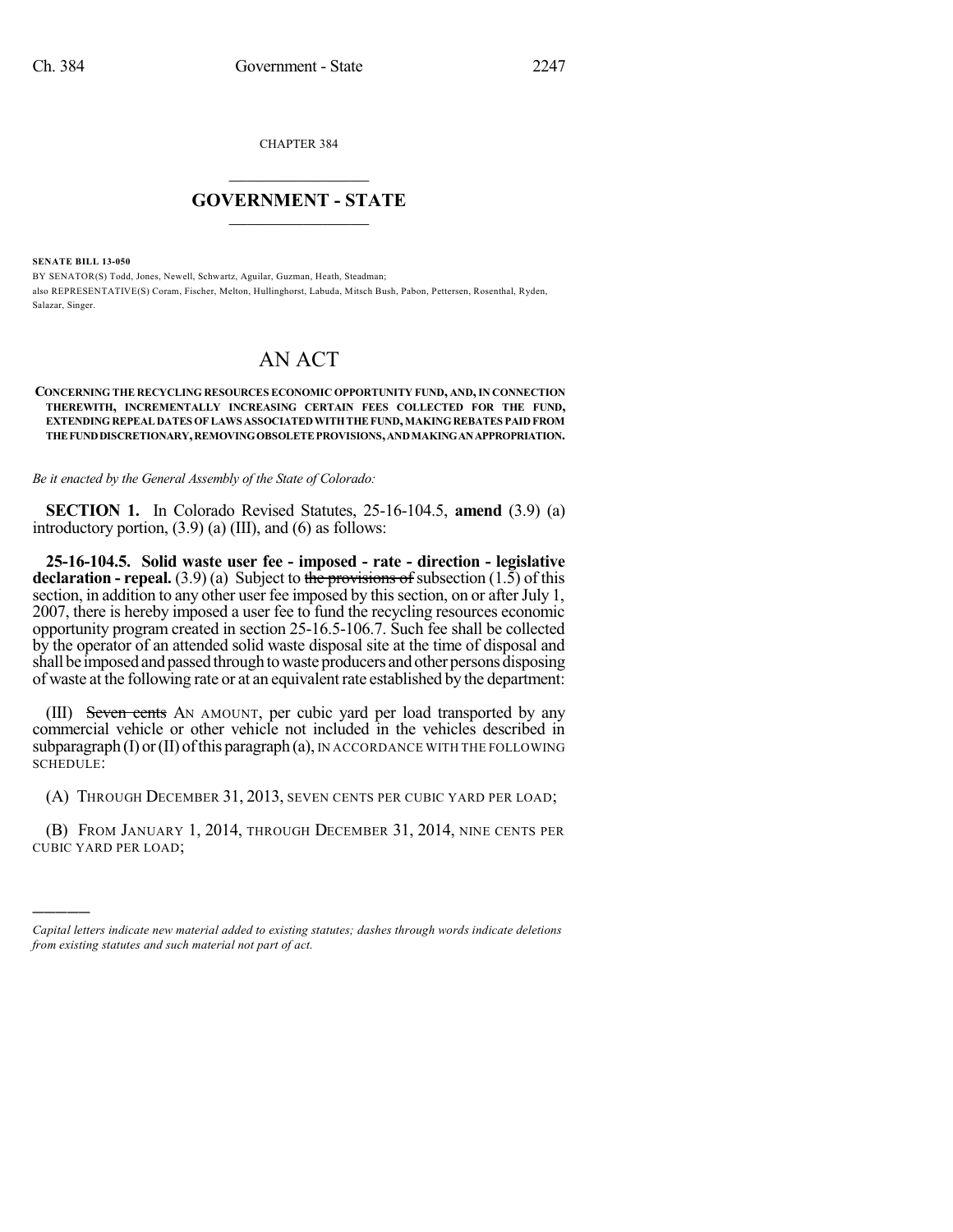(C) FROM JANUARY 1, 2015, THROUGH DECEMBER 31, 2015, ELEVEN CENTS PER CUBIC YARD PER LOAD; AND

(D) ON AND AFTER JANUARY 1, 2016, FOURTEEN CENTS PER CUBIC YARD PER LOAD.

(6) This section is repealed, effective  $J_{\text{t}}\rightarrow J_0 + J_1$  JULY 1, 2026.

**SECTION 2.** In Colorado Revised Statutes, 25-16.5-105, **amend** (1) introductory portion,  $(1)$   $(i)$ , and  $(1)$   $(k)$   $(l)$  introductory portion as follows:

**25-16.5-105. Powers and duties of advisory board.** (1) The advisory board shall have HAS the following powers and duties:

(i) To make loans from the fund in accordance with the provisions of section 25-16.5-106.7 (5) To commission such studies, using moneys in the fund, as THE BOARD, IN CONSULTATION WITH THE COMMITTEE, DEEMS NECESSARY AND APPROPRIATE;

(k) (I) In consultation with the committee, to develop a formula for paying a rebate to any local government or to any nonprofit or for-profit entity that recycles any commodity. The rebate authorized by this paragraph (k) shall be paid on commodities recycled on a per-ton basis with differential rates for different commodities. For any one state fiscal year, the BOARD, IN CONSULTATION WITH THE COMMITTEE, HAS THE DISCRETION TO DETERMINE THE amount rebated pursuant to this paragraph (k); shall equal EXCEPT THAT THE AMOUNT SHALL NOT EXCEED one-fourth of the amount of moneys PROJECTED TO BE collected in the fund in the immediately previous NEXT state fiscal year. ANY MONEYS OF THE AMOUNT SO DETERMINED THAT ARE NOT SPENT ON REBATES REMAIN IN THE FUND TO BE EXPENDED FOR THE SAME PURPOSES AND IN THE SAME MANNER AS OTHER MONEYS IN THE FUND. Any rebate shall be paid out of moneys collected:

**SECTION 3.** In Colorado Revised Statutes, 25-16.5-105.5, **amend** (3) introductory portion and (3) (e); and **repeal** (3) (b) as follows:

**25-16.5-105.5. Pollution prevention advisory board assistance committee appointments- membership - definitions.** (3) The committee shall have HAS the following powers and duties:

(b) To make recommendations to the advisory board in connection with the making of loans by the board from the fund pursuant to section  $25{\text -}16.5{\text -}105$  (1) (i);

(e) To DETERMINE WHETHER AND TO WHAT EXTENT TO PAY REBATES TO ENTITIES RECYCLING COMMODITIES,AND TO make recommendationsto the advisoryboard on the formula created for paying THE rebates, to entities recycling commodities pursuant to section  $25-16.5-105$  (1) (k); and

**SECTION 4.** In Colorado Revised Statutes, 25-16.5-106.5, **amend** (2) and (5) as follows:

**25-16.5-106.5. Recycling resources economic opportunity fund - creation -**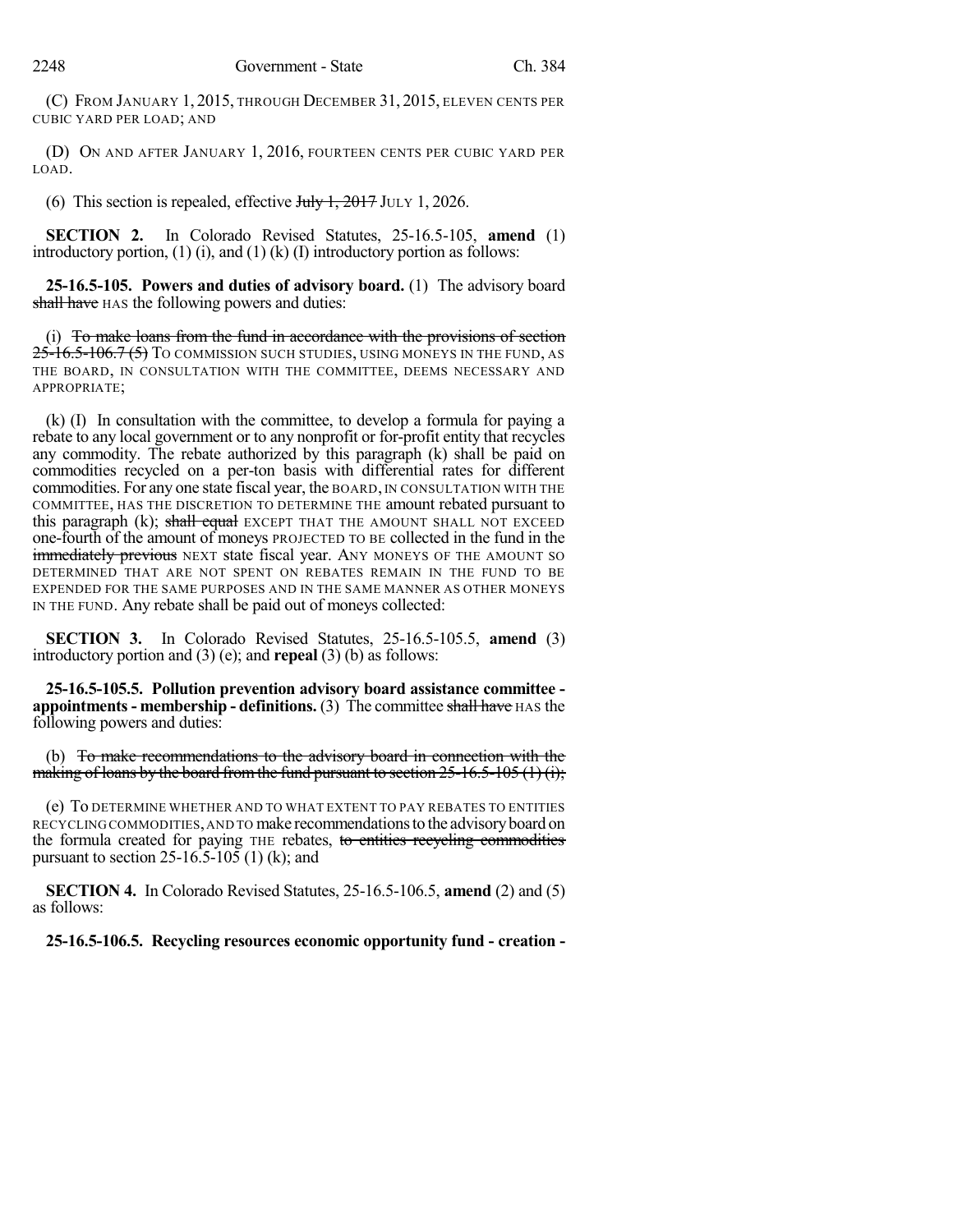## Ch. 384 Government - State 2249

**repeal.** (2) Any moneys generated pursuant to subsection (1) of this section shall be annually appropriated to the department for allocation to the advisory board for the purpose of funding the recycling resources economic opportunity activities authorized by section 25-16.5-106.7, as well as any administrative costs associated therewith, including without limitation the grants authorized to be made under section 25-16.5-106.7 (3) and grant program oversight authorized by section 25-16.5-105.5 (3). SUCH MONEYS MAY ALSO BE USED TO FUND STUDIES PURSUANT TO SECTION 25-16.5-105 (1) (i).

(5) This section is repealed, effective  $J_{\text{t}}\rightarrow J_0 + J_1$  JULY 1, 2026.

**SECTION 5.** In Colorado Revised Statutes, 25-16.5-106.7, **amend** (4) introductory portion,  $(4)$  (h),  $(6)$ , and  $(8)$ ; and **repeal**  $(4)$  (i),  $(5)$ , and  $(7)$  as follows:

**25-16.5-106.7. Recycling resources economic opportunity program - grants - definitions - repeal.** (4) THE ADVISORY BOARD MAY AWARD moneys may be awarded from the fund to finance grants made available pursuant to subsection (2) of this section for the following purposes:

(h) Providing assistance in connection with the development or improvement of integrated waste management plans by local governments; AND

## (i) Cleaning up illegal waste dumping; and

(5) In addition to the purposes specified in subsection  $(4)$  of this section, the advisory board may also loan moneys from the fund to public and private entities, both nonprofit and for-profit, including without limitation the department and solid waste disposal sites and facilities and their local affiliates that collect the solid waste user fee pursuant to section 25-16-104.5 (3.9). Moneys may be loaned by the board under this subsection  $(5)$  to fund any of the purposes for which the board may award moneys in grants as specified in subsection  $(4)$  of this section. Notwithstanding any other provision of this section, for any given state fiscal year, the amount of moneys to be made available in loans pursuant to this subsection (5) shall not be more than ten percent of the amount of moneys allocated to the fund during the immediately previous state fiscal year.

(6) Any grant award  $\sigma r$  loan made pursuant to this section shall be Is made complete by means of a contract entered into between the department and the grant or loan recipient that shall specify SPECIFIES the conditions for the grant or loan and the requirements and responsibilities of the grant or loan recipient, as applicable.

(7) No grant or loan may be made pursuant to this section until on or after July 1, 2008.

(8) This section is repealed, effective  $J_{\text{uly}}$  1, 2017 JULY 1, 2026.

**SECTION 6.** In Colorado Revised Statutes, 30-20-121, **amend** (4) as follows:

**30-20-121. Moratorium on monofill for tires - whole tire disposal ban reports- plan - definition - repeal.**(4) Each countythat has amonofill tire landfill shall annually report to the department regarding the status of the landfill. The